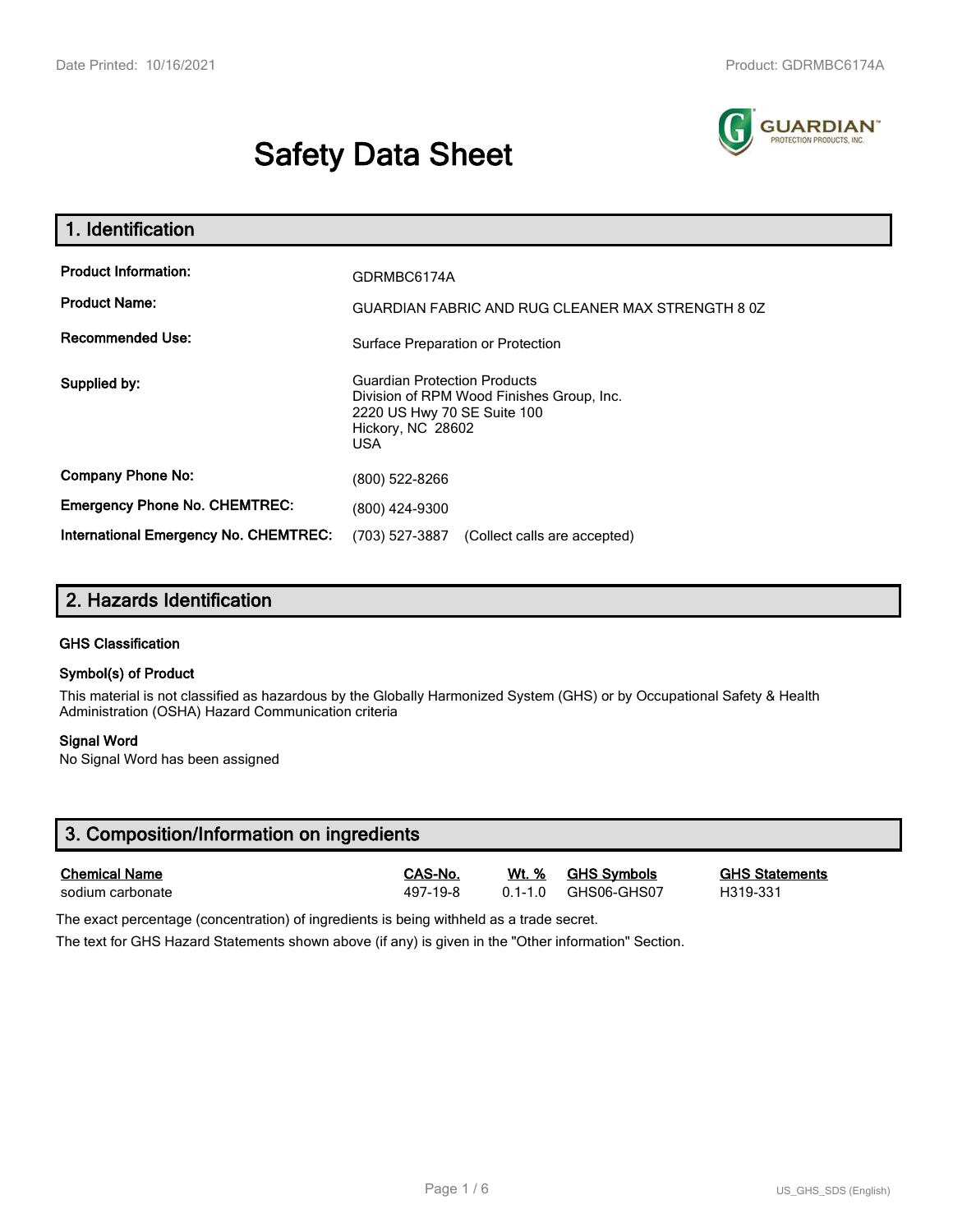## **4. First-aid Measures**



FIRST AID - EYE CONTACT: IF IN EYES: Rinse cautiously with water for several minutes. Remove contact lenses, if present and easy to do. Continue rinsing. If eye irritation persists: Get medical advice/attention.

FIRST AID - SKIN CONTACT: IF ON SKIN: Gently wash with plenty of Soap and Water. If skin irritation occurs: Get medical advice/ attention.

FIRST AID - INGESTION: IF SWALLOWED: rinse mouth. Do NOT induce vomiting. IF exposed or if you feel unwell: Call a POISON CENTER or doctor/physician.

FIRST AID - INHALATION: IF INHALED: If breathing is difficult, remove victim to fresh air and keep at rest in a position comfortable for breathing. IF exposed or if you feel unwell: Call a POISON CENTER or doctor/physician.

## **5. Fire-fighting Measures**

**SPECIAL FIREFIGHTING PROCEDURES:** This product is not expected to burn under normal conditions of use.

**FIREFIGHTING EQUIPMENT:** None.

## **6. Accidental Release Measures**

#### **ENVIRONMENTAL MEASURES:** No Information

**STEPS TO BE TAKEN IN CASE MATERIAL IS RELEASED OR SPILLED:** Follow personal protective equipment recommendations found in Section VIII. Personal protective equipment needs must be evaluated based on information provided on this sheet and the special circumstances created by the spill including; the material spilled, the quantity of the spill, the area in which the spill occurred, and the training and the expertise of employees in the area responding to the spill. Do not allow the spilled product to enter public drainage system or open waterways.

#### **7. Handling and Storage**



**HANDLING:** Avoid inhalation and contact with eyes, skin, and clothing. Wash hands thoroughly after handling and before eating or drinking.

**STORAGE:** Keep containers closed when not in use. Store in cool well ventilated space away from incompatible materials.

# **8. Exposure Controls/Personal Protection Ingredients with Occupational Exposure Limits Chemical Name ACGIH TLV-TWA ACGIH-TLV STEL OSHA PEL-TWA OSHA PEL-CEILING** sodium carbonate  $N.D.$  N.D. N.D. N.D. N.D. N.D. N.D. **Further Advice: MEL = Maximum Exposure Limit OES = Occupational Exposure Standard SUP = Supplier's Recommendation Sk = Skin Sensitizer N.E. = Not Established N.D. = Not Determined**

#### **Personal Protection**



**RESPIRATORY PROTECTION:** Use NIOSH approved respiratory protection.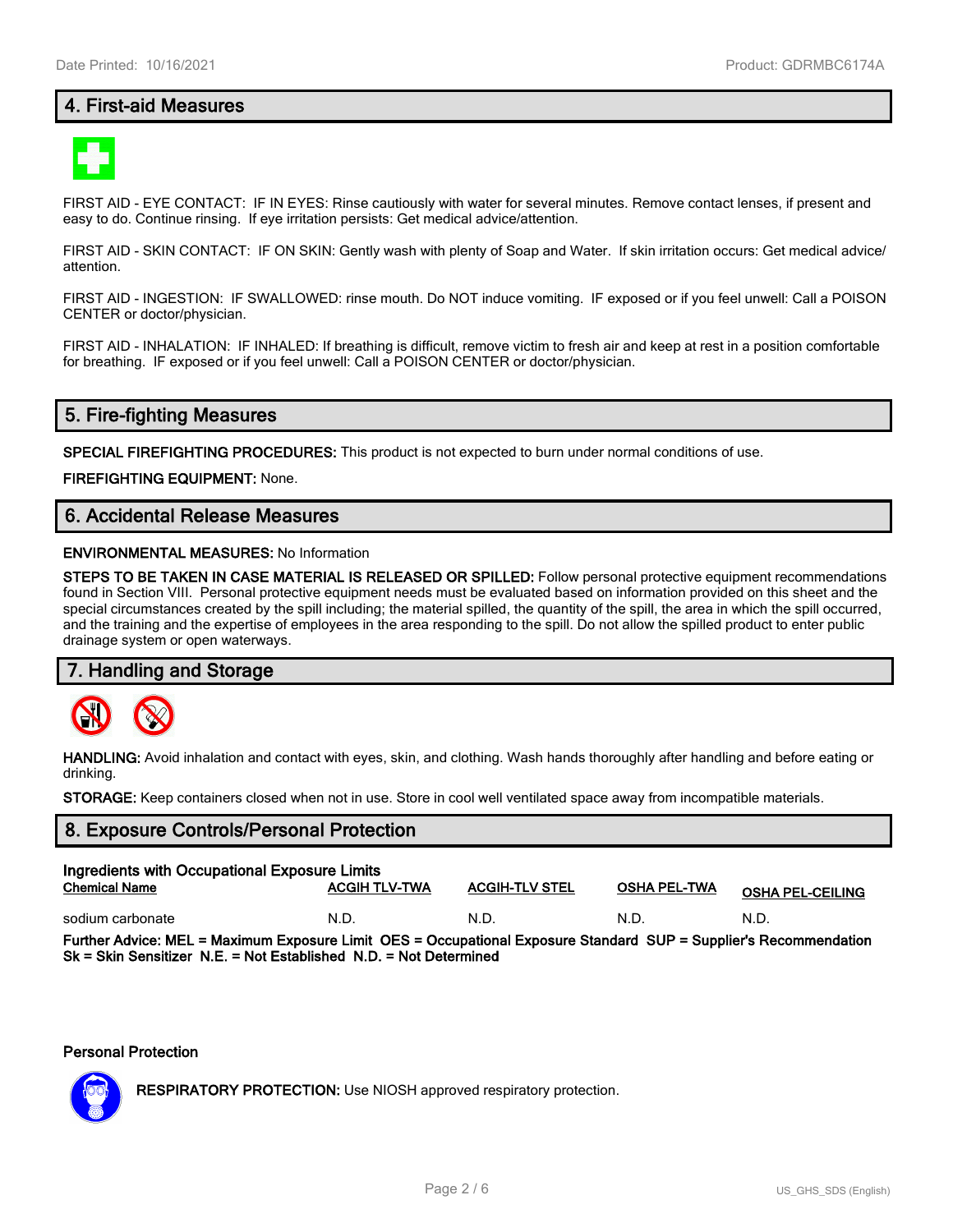

**SKIN PROTECTION:** Wear chemical resistant footwear and clothing such as gloves, an apron or a whole body suit as appropriate.



**EYE PROTECTION:** Wear chemical-resistant glasses and/or goggles and a face shield when eye and face contact is possible due to splashing or spraying of material.



**OTHER PROTECTIVE EQUIPMENT:** No Information



**HYGIENIC PRACTICES:** It is good practice to avoid contact with the product and/or its vapors, mists or dust by using appropriate protective measures. Wash thoroughly after handling and before eating or drinking.

# **9. Physical and Chemical Properties**

| Appearance:                    | Clear Liquid                | <b>Physical State:</b>                      | <b>LIQUID</b>        |
|--------------------------------|-----------------------------|---------------------------------------------|----------------------|
| Odor:                          | Mild Amine                  | <b>Odor Threshold:</b>                      | Not determined       |
| Density, g/cm3:                | 1.004                       | pH:                                         | 10.7                 |
| Freeze Point, °F:              | Not determined              | Viscosity:                                  | Not determined       |
| <b>Solubility in Water:</b>    | Not determined              | Partition Coefficient, n-octanol/<br>water: | Not determined       |
| Decomposition temperature, °F: | Not determined              | <b>Explosive Limits, %:</b>                 | Not determined       |
| Boiling Range, °F:             | Not determined              | Flash Point, °F:                            | $>$ 200 $^{\circ}$ F |
| Combustibility:                | Does not support combustion | Auto-Ignition Temperature, °F:              | Not determined       |
| <b>Evaporation Rate:</b>       | Slower than Diethyl Ether   | Vapor Pressure, mmHg:                       | Not determined       |
| <b>Vapor Density:</b>          | Not determined              |                                             |                      |
|                                |                             |                                             |                      |

**N.I. = No Information**

# **10. Stability and reactivity**

**STABILITY:** Stable under normal conditions.

**CONDITIONS TO AVOID:** Contact with incompatible materials.

**INCOMPATIBILITY:** Acids, Bases, Oxidizing agents

**HAZARDOUS DECOMPOSITION PRODUCTS:** Not determined.

## **11. Toxicological information**

**Practical Experiences**

**EMERGENCY OVERVIEW:** No Information **EFFECT OF OVEREXPOSURE - EYE CONTACT:** No Information **EFFECT OF OVEREXPOSURE - INGESTION:** No Information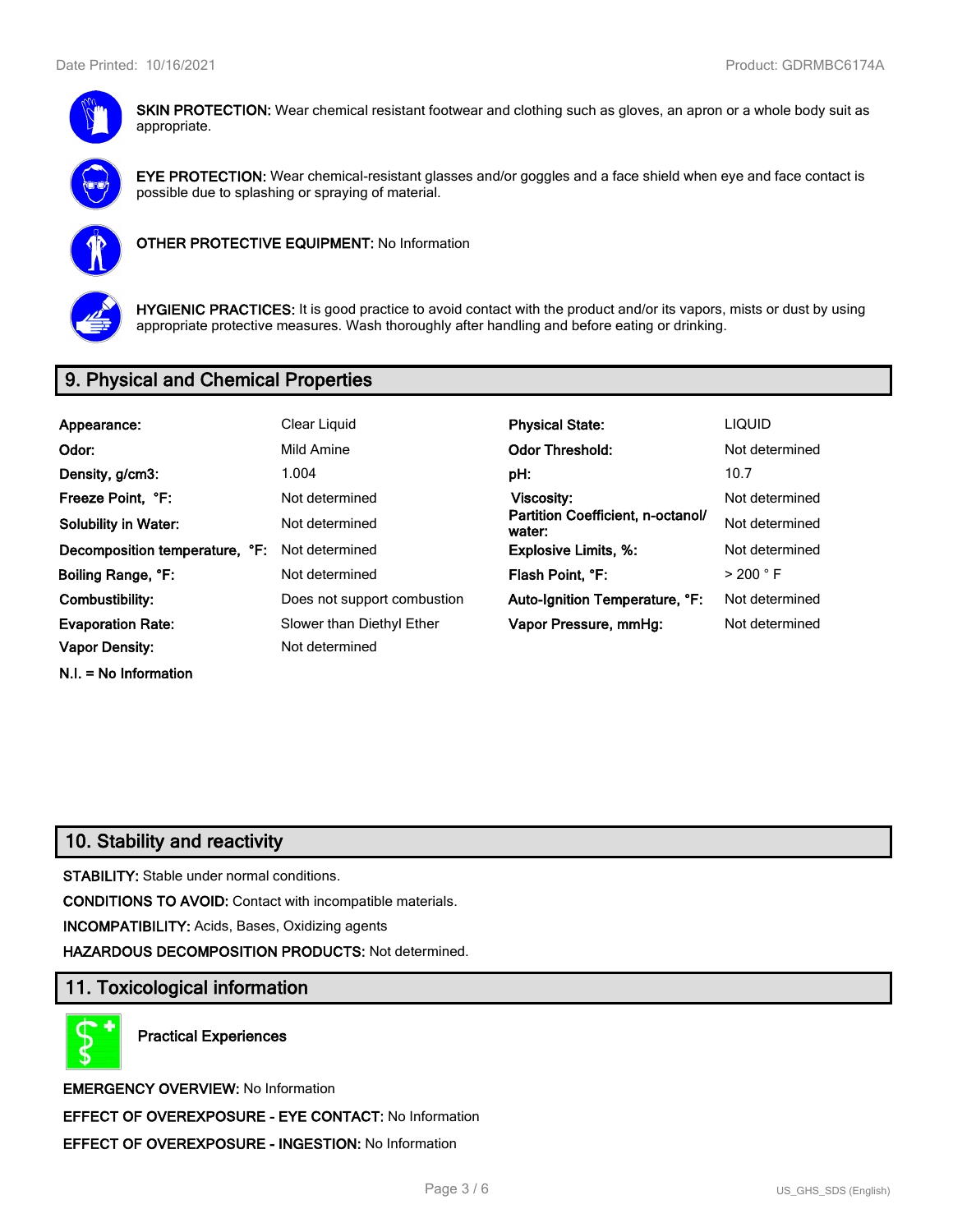#### **EFFECT OF OVEREXPOSURE - INHALATION:** No Information

### **EFFECT OF OVEREXPOSURE - SKIN CONTACT:** No Information

**CARCINOGENICITY:** No Information

## **PRIMARY ROUTE(S) OF ENTRY:**

#### **Acute Toxicity Values The acute effects of this product have not been tested. Data on individual components are tabulated below**

| CAS-No.  | <b>Chemical Name</b> | Oral LD50<br>Dermal LD50                          | Vapor LC50 |
|----------|----------------------|---------------------------------------------------|------------|
| 497-19-8 | sodium carbonate     | >2000 mg/kg Rabbit 2.3 mg/L Rat<br>4090 mg/kg Rat |            |

#### **N.I. = No Information**

## **12. Ecological information**

**ECOLOGICAL INFORMATION:** Ecological evaluation of this material has not been performed; however, do not allow the product to be released to the environment without governmental approval/permits.

## **13. Disposal Information**



**Product**

**DISPOSAL METHOD:** Waste from this material may be a listed and/or characteristic hazardous waste. Dispose of material, contaminated absorbent, container and unused contents in accordance with local, state, and federal regulations.

**STEPS TO BE TAKEN IN CASE MATERIAL IS RELEASED OR SPILLED:** Follow personal protective equipment recommendations found in Section VIII. Personal protective equipment needs must be evaluated based on information provided on this sheet and the special circumstances created by the spill including; the material spilled, the quantity of the spill, the area in which the spill occurred, and the training and the expertise of employees in the area responding to the spill. Do not allow the spilled product to enter public drainage system or open waterways.

### **14. Transport Information**

**SPECIAL TRANSPORT PRECAUTIONS:** No Information

**DOT:** NOT RESTRICTED

**IATA:** NOT RESTRICTED

**IMDG:** NOT RESTRICTED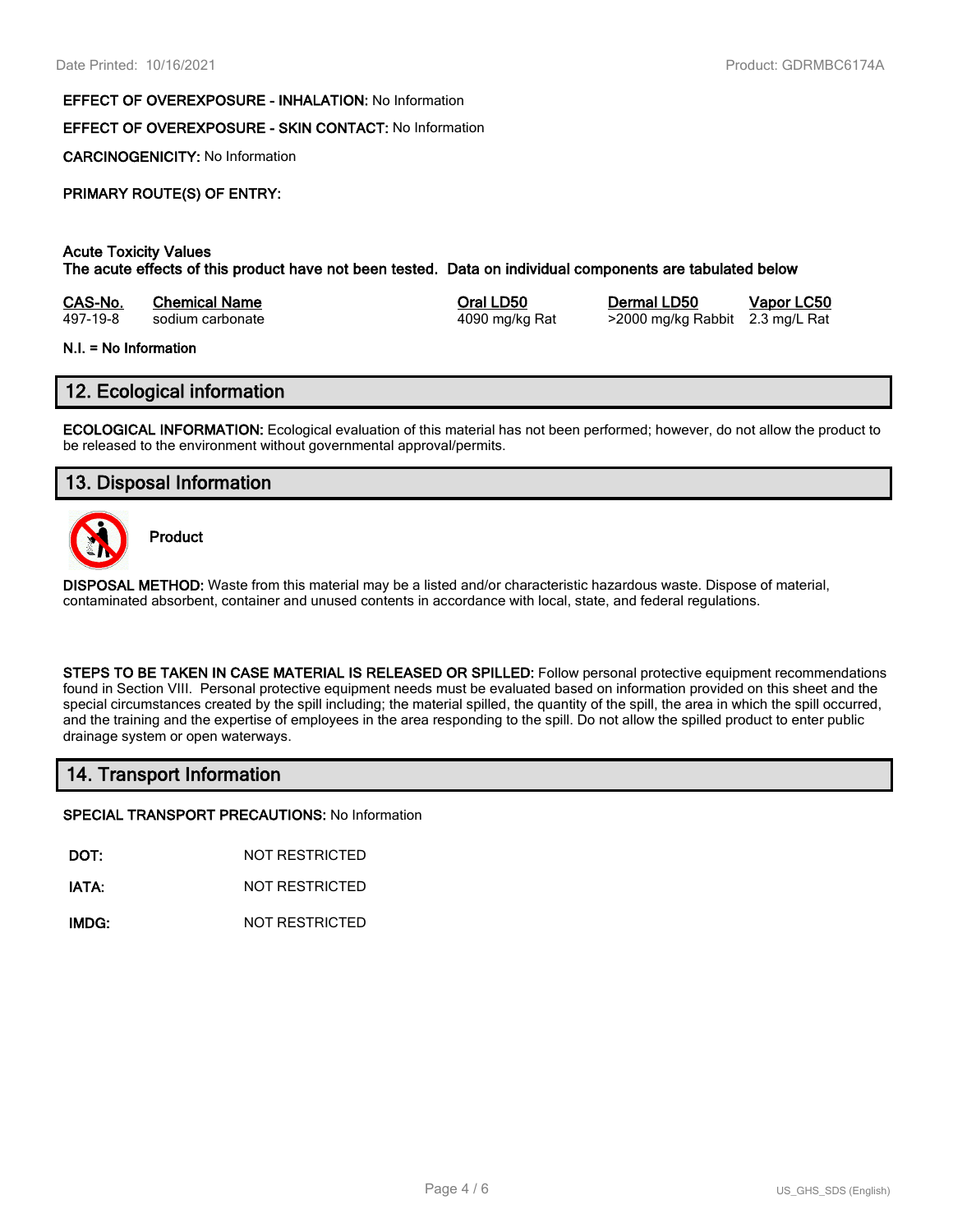## **15. Regulatory Information**

## **U.S. Federal Regulations:**

#### **CERCLA - SARA Hazard Category**

This product has been reviewed according to the EPA 'Hazard Categories' promulgated under Sections 311 and 312 of the Superfund Amendment and Reauthorization Act of 1986 (SARA Title III) and is considered, under applicable definitions, to meet the following categories:

None Known

#### **SARA SECTION 313**

This product contains the following substances subject to the reporting requirements of Section 313 of Title III of the Superfund Amendment and Reauthorization Act of 1986 and 40 CFR part 372:

No Sara 313 components exist in this product.

#### **TOXIC SUBSTANCES CONTROL ACT**

This product contains the following chemical substances subject to the reporting requirements of TSCA 12(B) if exported from the United States:

No TSCA components exist in this product.

## **U.S. State Regulations:**

#### **CALIFORNIA PROPOSITION 65**

No listed chemicals.

|                       | 16. Other Information  |                                                                                                                               |                              |                    |  |                             |   |
|-----------------------|------------------------|-------------------------------------------------------------------------------------------------------------------------------|------------------------------|--------------------|--|-----------------------------|---|
| <b>Revision Date:</b> |                        | <b>Supersedes Date:</b><br>8/31/2021                                                                                          |                              |                    |  | 7/23/2021                   |   |
| Reason for revision:  |                        | <b>Revision Description Changed</b><br>Substance and/or Product Properties Changed in Section(s):<br>01 - Product Information |                              |                    |  |                             |   |
|                       | Datasheet produced by: |                                                                                                                               | <b>Regulatory Department</b> |                    |  |                             |   |
| <b>HMIS Ratings:</b>  |                        |                                                                                                                               |                              |                    |  |                             |   |
| Health:               |                        | Flammability:                                                                                                                 |                              | <b>Reactivity:</b> |  | <b>Personal Protection:</b> | v |

**Volatile Organic Compounds, gr/ltr:** 244

**Text for GHS Hazard Statements shown in Section 3 describing each ingredient:**

H319 Causes serious eye irritation.

H331 Toxic if inhaled.

**Icons for GHS Pictograms shown in Section 3 describing each ingredient:**

**GHS06**